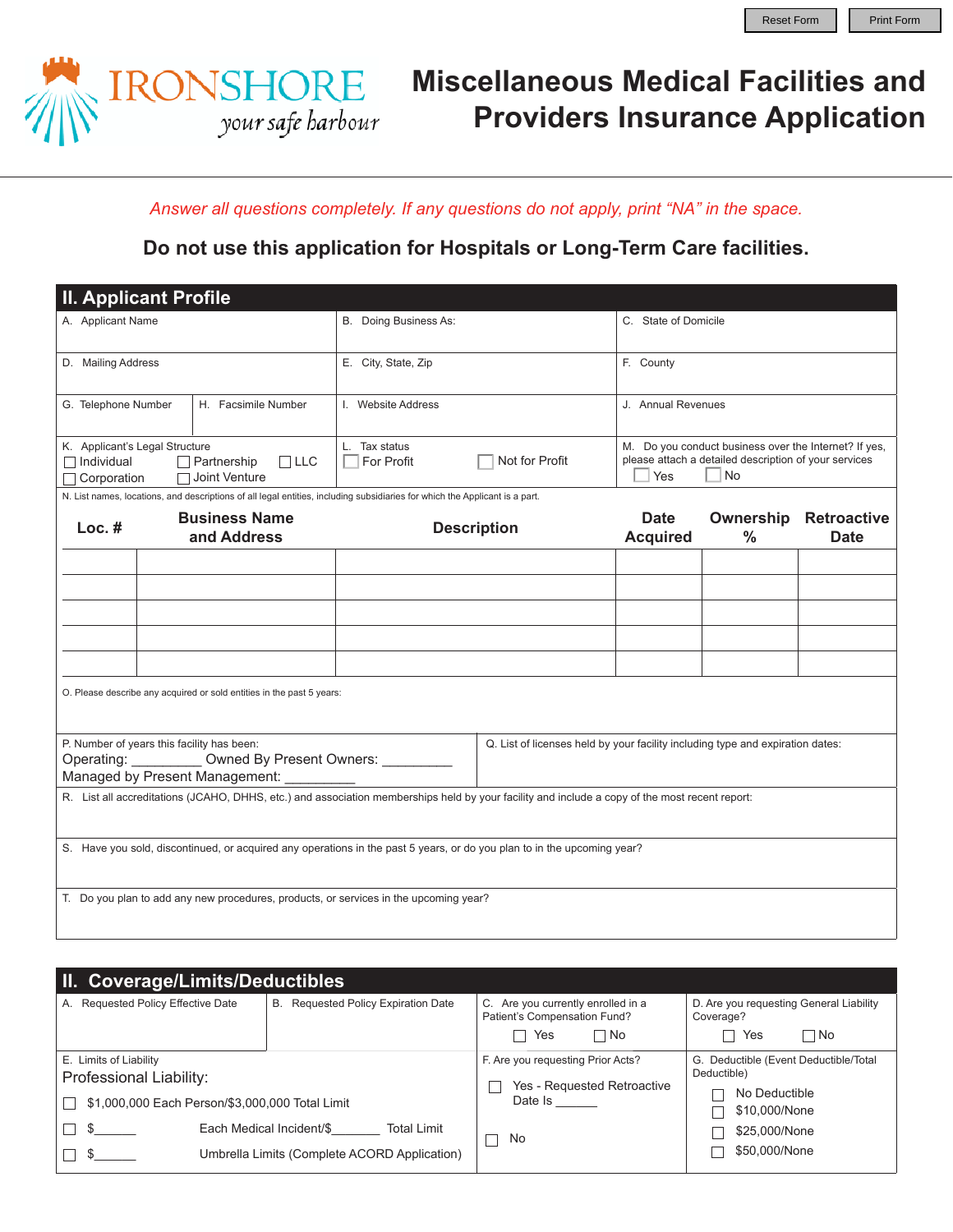| multiple locations, provide exposure information for each location separately. |                     | A. Health Care Services Provided: Check each box that applies and provide projected exposure information for the next 12 months. If you have |                 |
|--------------------------------------------------------------------------------|---------------------|----------------------------------------------------------------------------------------------------------------------------------------------|-----------------|
|                                                                                | <b>Daily Census</b> |                                                                                                                                              |                 |
| <b>Adult Day Care</b>                                                          |                     | <b>Organ Bank</b>                                                                                                                            | <b>Receipts</b> |
|                                                                                | <b>Beds</b>         | Organ Bank - Direct Processing                                                                                                               |                 |
|                                                                                |                     | Organ Bank - No Direct Processing                                                                                                            |                 |
| Adult Group Home                                                               |                     |                                                                                                                                              |                 |
| <b>Ambulance</b>                                                               | <b>Transfers</b>    | <b>Pharmacies</b>                                                                                                                            | <b>Receipts</b> |
| Ambulance - Emergent                                                           |                     | <b>Pharmacies - Contract</b>                                                                                                                 |                 |
| Ambulance - Non-Emergent                                                       |                     | Pharmacies - Infusion (No Administration)                                                                                                    |                 |
|                                                                                | <b>Donations</b>    | Pharmacies - Infusion and Delivery                                                                                                           |                 |
| Blood/Plasma Bank                                                              |                     | Pharmacies - Retail                                                                                                                          |                 |
|                                                                                | <b>Visits</b>       |                                                                                                                                              | <b>Visits</b>   |
| Cancer Treatment Centers (Non-Radiological)                                    |                     | <b>Rehabilitation</b>                                                                                                                        |                 |
|                                                                                |                     | Rehabilitation - All Other (Speech, Art, Clay, etc.)                                                                                         |                 |
| <b>Cardiac Catheterization Labs</b>                                            | <b>Visits</b>       | Rehabilitation - Cardiac                                                                                                                     |                 |
| Cardiac Catheterization Labs - Diagnostic                                      |                     | Rehabilitation - Physical/Occupational                                                                                                       | <b>Hours</b>    |
| Cardiac Catheterization Labs - Intervention                                    |                     |                                                                                                                                              |                 |
|                                                                                | <b>Visits</b>       | Schools - Healthcare Providers Excl. Physicians                                                                                              |                 |
| <b>Crisis Stabilization Center</b>                                             |                     |                                                                                                                                              | <b>Visits</b>   |
| Development Disability Rehabilitation                                          |                     | Sleep Center                                                                                                                                 |                 |
| <b>Dialysis Center</b>                                                         |                     |                                                                                                                                              | <b>Visits</b>   |
| Emergicenter                                                                   |                     | Student Health Center                                                                                                                        |                 |
| Gammaknife                                                                     |                     |                                                                                                                                              |                 |
| Health Department - Incl. Community Health Centers                             |                     | <b>Substance Abuse</b>                                                                                                                       | <b>Visits</b>   |
|                                                                                |                     | Substance Abuse - Counseling - Outpatient Only                                                                                               |                 |
| <b>Home Health Center</b>                                                      | <b>Visits</b>       | Substance Abuse - Skilled Medical                                                                                                            |                 |
| Home Health Center - Durable Medical Equipment                                 |                     |                                                                                                                                              |                 |
| Home Health Center - Intravenous Therapy                                       |                     | <b>Surgicenter</b>                                                                                                                           | <b>Visits</b>   |
| Home Health Center - Personal                                                  |                     | Cardiology                                                                                                                                   |                 |
| Home Health Center - Rehabilitaion                                             |                     | Colon and Rectal                                                                                                                             |                 |
| Home Health Center - Respiratory                                               |                     | Endoscopy/Colonoscopy                                                                                                                        |                 |
| Home Health Center - Skilled                                                   |                     | Dentist engaged in oral surgery                                                                                                              |                 |
| Home Health Center - All Other                                                 |                     | Dermatology                                                                                                                                  |                 |
| Hospice Care - Out Patient Only                                                |                     | Endocrinology                                                                                                                                |                 |
|                                                                                |                     | Gastroenterology                                                                                                                             |                 |
| Imaging                                                                        | <b>Receipts</b>     | <b>General Surgery</b>                                                                                                                       |                 |
| Imaging - CT Scans                                                             |                     | Gynecology                                                                                                                                   |                 |
| Imaging - MRI Facilities                                                       |                     | <b>Hand Surgery</b>                                                                                                                          |                 |
| Imaging - Non-Invasive Radiology Services                                      |                     | Head and Neck Surgery                                                                                                                        |                 |
| Imaging - PET Scans                                                            |                     | Neoplastic Surgery                                                                                                                           |                 |
| Imaging - Therapeutic (Colbalt, X-Ray, Terahertz)                              |                     | Neurology                                                                                                                                    |                 |
| Imaging - X-Ray (Diagnostic)                                                   |                     | Opthalmology Surgery                                                                                                                         |                 |
|                                                                                |                     | Orthopedics, excluding back                                                                                                                  |                 |
| Laboratory                                                                     | <b>Receipts</b>     | Ear, Nose and Throat                                                                                                                         |                 |
| Laboratory - All Other                                                         |                     | Pain Management                                                                                                                              |                 |
| Laboratory - Dental                                                            |                     | <b>Plastic Surgery</b>                                                                                                                       |                 |
| Laboratory - Medical/Pathology/X-Ray                                           |                     | Podiatrists                                                                                                                                  |                 |
| Laboratory - Ocular                                                            |                     | Urology                                                                                                                                      |                 |
| Laboratory - Pharmaceutical                                                    |                     | Vascular                                                                                                                                     |                 |
| Laboratory - Quality Control/Reference                                         |                     |                                                                                                                                              |                 |
| Laboratory - Routine Clinical Pathology                                        |                     | <b>Trauma Rehabilitation</b>                                                                                                                 | <b>Visits</b>   |
|                                                                                | <b>Visits</b>       | Trauma Rehabilitaion - Skilled Medical                                                                                                       |                 |
| <b>Lithotripsy Centers</b>                                                     |                     | Trauma Rehabilitaion - Therapy                                                                                                               |                 |
|                                                                                | <b>Hours</b>        |                                                                                                                                              | <b>Visits</b>   |
| Med'l Registry/Staffing/Med'l Employee Contract                                |                     | Urgicenter                                                                                                                                   |                 |
|                                                                                | <b>Visits</b>       |                                                                                                                                              | <b>Visits</b>   |
|                                                                                |                     | <b>Weight Loss Control</b>                                                                                                                   |                 |
| Mental Health Counseling Services - OP Only                                    |                     |                                                                                                                                              |                 |
|                                                                                | <b>Receipts</b>     |                                                                                                                                              |                 |

'Visits: Count each patient each time they enter your facility for healthcare related services, regardless of the number of departments visited or the number of procedures/treatments performed within each<br>department. For h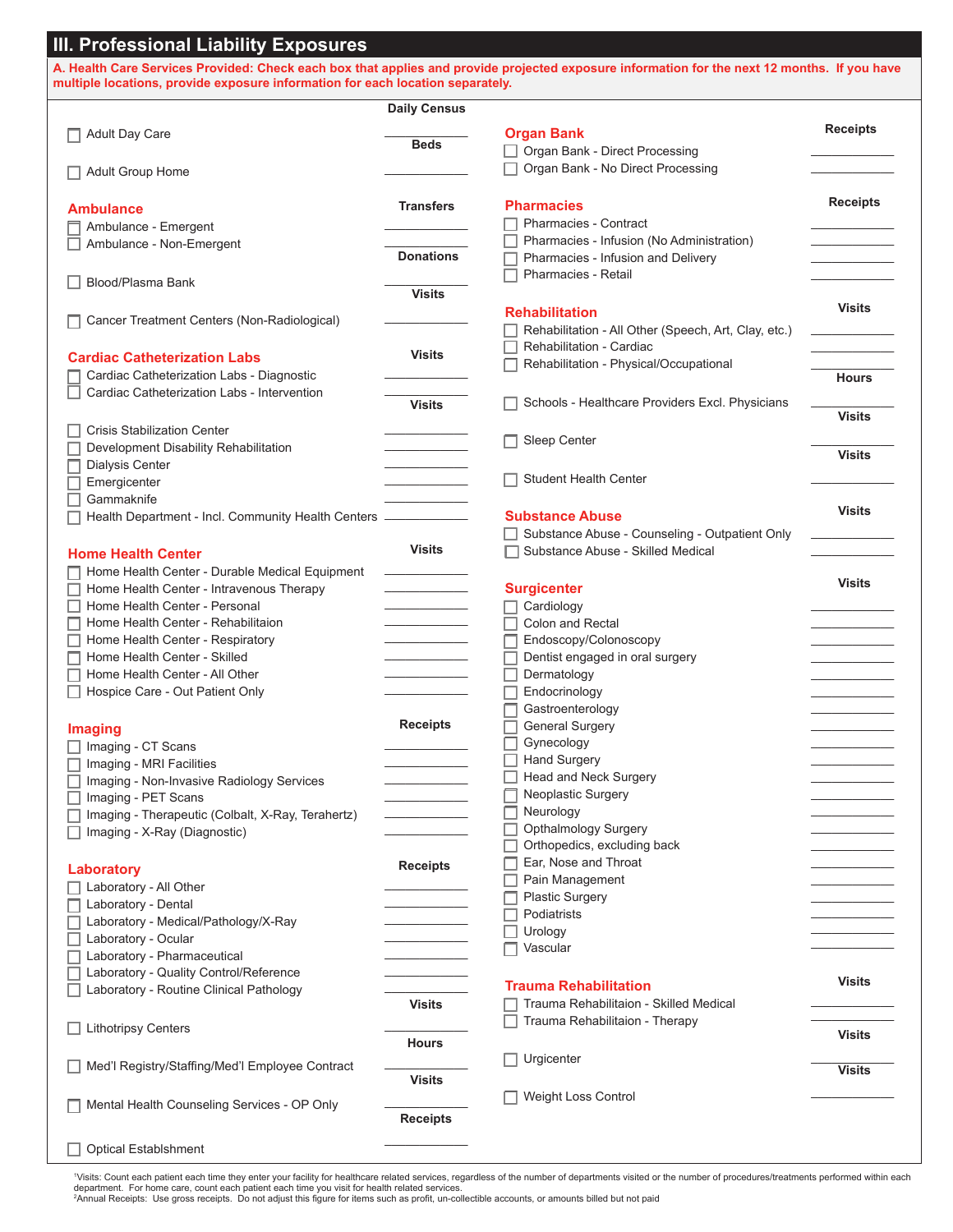| <b>B. Medical / Dental / Surgical Equipment</b>                                                                                                                                                                                                                                                                                                                                                                                                                                                                                                                  |                   |                                        |     |           |
|------------------------------------------------------------------------------------------------------------------------------------------------------------------------------------------------------------------------------------------------------------------------------------------------------------------------------------------------------------------------------------------------------------------------------------------------------------------------------------------------------------------------------------------------------------------|-------------------|----------------------------------------|-----|-----------|
| 1. Owned:<br>a. Briefly describe your preventive maintenance program:                                                                                                                                                                                                                                                                                                                                                                                                                                                                                            |                   |                                        |     |           |
| b. If you use a vendor, what limits of liability do you require?                                                                                                                                                                                                                                                                                                                                                                                                                                                                                                 |                   | Each occurrence/\$<br>Do Not Require   | N/A | Aggregate |
| 2. Leased:<br>a. Do you repair or sell used equipment of others?<br>If yes, please describe in the Comments Section.                                                                                                                                                                                                                                                                                                                                                                                                                                             | YES               | NO.                                    |     |           |
| b. Do you service the equipment you sell or lease?                                                                                                                                                                                                                                                                                                                                                                                                                                                                                                               | YES               | NΟ                                     |     |           |
| If no, who provides preventive or corrective maintenance?<br>What limits do you require them to carry?                                                                                                                                                                                                                                                                                                                                                                                                                                                           |                   | Each occurrence/\$<br>Do Not Require   |     | Aggregate |
| c. Do you repackage or redesign the equipment you sell, rent, or lease?<br>If yes, describe in the Comments Section.                                                                                                                                                                                                                                                                                                                                                                                                                                             | YES               | NO                                     |     |           |
| d. Is any of the equipment sold with your company's label?<br>If yes, describe in the Comments Section.                                                                                                                                                                                                                                                                                                                                                                                                                                                          | YES               | NO.                                    |     |           |
| e. Do you have your own sales staff?<br>If yes, are they trained by the manufacturer?                                                                                                                                                                                                                                                                                                                                                                                                                                                                            | YES<br><b>YES</b> | ΝO<br>NΟ                               |     |           |
| Please attach a copy of your policies on Sales Staff Training, Preventive Maintenance, and Patient Education.                                                                                                                                                                                                                                                                                                                                                                                                                                                    |                   |                                        |     |           |
| <b>Comments Section:</b>                                                                                                                                                                                                                                                                                                                                                                                                                                                                                                                                         |                   |                                        |     |           |
|                                                                                                                                                                                                                                                                                                                                                                                                                                                                                                                                                                  |                   |                                        |     |           |
|                                                                                                                                                                                                                                                                                                                                                                                                                                                                                                                                                                  |                   |                                        |     |           |
|                                                                                                                                                                                                                                                                                                                                                                                                                                                                                                                                                                  |                   |                                        |     |           |
| IV. General Liability Exposures - Complete this section if General Liability Coverage is requested.                                                                                                                                                                                                                                                                                                                                                                                                                                                              |                   |                                        |     |           |
| 1. Do you sell or lease any medical equipment or products to patients or others in connection with your operation?<br><b>YES</b><br><b>NO</b><br>If yes, please complete the following information:                                                                                                                                                                                                                                                                                                                                                              |                   |                                        |     |           |
| Total Annual Sales: \$                                                                                                                                                                                                                                                                                                                                                                                                                                                                                                                                           |                   | Total Annual Lease/Rental Receipts: \$ |     |           |
| a. Category I. Expendable Items - Intended for one time usage and disposed (i.e. adhesive tape, bandages, or<br>hypodermic needles, etc.)                                                                                                                                                                                                                                                                                                                                                                                                                        |                   |                                        |     |           |
| Total Annual Sales: \$_______________ Total Annual Lease/Rental Receipts: \$________                                                                                                                                                                                                                                                                                                                                                                                                                                                                             |                   |                                        |     |           |
| b. Category II. Non-Expendable Items - Excluding diagnostic or treatment equipment or devices. This category<br>includes but is not limited to hospital beds, bathroom safety bars, portable toilets, patient lifts or hoists, traction<br>apparatus, ambulatory aids such as walkers, strollers, canes, crutches, wheelchairs, etc., and prosthetic devices and<br>I.V. stands including medical and surgical instruments unless considered diagnostic or treatment, etc.<br>Total Annual Sales: \$______________ Total Annual Lease/Rental Receipts: \$_______ |                   |                                        |     |           |
| c. Category III. Diagnostic or Treatment Devices – This category includes oxygen and other medical gases used<br>in conjunction with respiratory therapy (excluding ventilators), treatment devices or equipment NOT used to sustain<br>life or perform critical monitoring functions. Also included are blood pressure gauges, I.V. pumps, portable EKG<br>machines, or sending devices.                                                                                                                                                                        |                   |                                        |     |           |
| Total Annual Sales: \$_______________ Total Annual Lease/Rental Receipts: \$__________                                                                                                                                                                                                                                                                                                                                                                                                                                                                           |                   |                                        |     |           |
| d. Category IV. Life Sustaining or Critical Life Monitoring Equipment or Devices - This category includes dialysis or<br>heart/lung machines, apnea monitors, or any other life dependent monitors or any other equipment or devices that if<br>they malfunction/fail could result in death or serious deterioration in a health condition.<br>Total Annual Sales: \$                                                                                                                                                                                            |                   | Total Annual Lease/Rental Receipts: \$ |     |           |

|  | 2. Are you included under the Manufacturer's Products Liability Coverage? | $\Box$ YES | $\Box$ NO |  |
|--|---------------------------------------------------------------------------|------------|-----------|--|
|--|---------------------------------------------------------------------------|------------|-----------|--|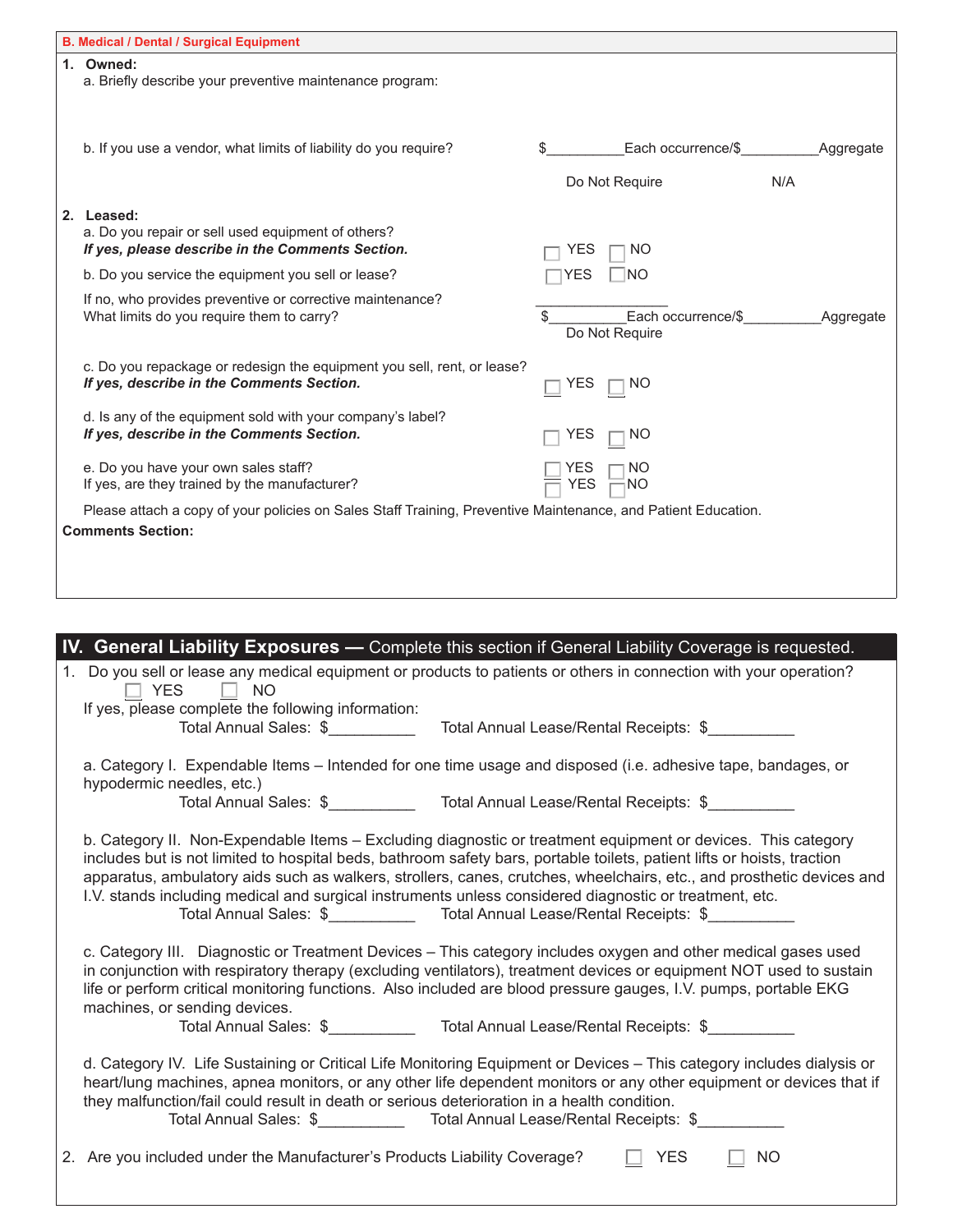# **V. General Liability Exposures —** *Continued*  3. Employee Benefits Liability Coverage? Ves (Number of Employees: 1988) 4. Please indicate any additional insureds to be included under your facility's General Liability Coverage, including an explanation of their interest. **Business Name and Address Interest**

| <b>VI. Administration and Staff</b>                                                                                                                                                                                              |                  |                                                                |                                                                |           |                        |                             |                                 |
|----------------------------------------------------------------------------------------------------------------------------------------------------------------------------------------------------------------------------------|------------------|----------------------------------------------------------------|----------------------------------------------------------------|-----------|------------------------|-----------------------------|---------------------------------|
| A. Medical Director                                                                                                                                                                                                              |                  |                                                                |                                                                |           |                        |                             |                                 |
| Does the Medical Director provide direct patient care?                                                                                                                                                                           |                  |                                                                |                                                                |           | Yes                    | N/A<br> No                  |                                 |
| <b>Name of Medical Director</b>                                                                                                                                                                                                  | <b>Specialty</b> | <b>Insurance Carrier/Policy</b><br><b>Number/Policy Period</b> |                                                                |           | <b>Check One:</b>      | <b>Hours Per</b><br>Month*: | <b>Financial</b><br>Interest**: |
|                                                                                                                                                                                                                                  |                  |                                                                |                                                                |           | Employee<br>Contractor |                             |                                 |
| <b>B. Physicians/Surgeons</b>                                                                                                                                                                                                    |                  |                                                                |                                                                |           |                        |                             |                                 |
| <b>Name</b>                                                                                                                                                                                                                      | <b>Specialty</b> |                                                                | <b>Insurance Carrier/Policy</b><br><b>Number/Policy Period</b> |           | <b>Check One:</b>      | <b>Hours Per</b><br>Month*: | <b>Financial</b><br>Interest**: |
|                                                                                                                                                                                                                                  |                  |                                                                |                                                                |           | Employee<br>Contractor |                             |                                 |
|                                                                                                                                                                                                                                  |                  |                                                                |                                                                |           | Employee<br>Contractor |                             |                                 |
|                                                                                                                                                                                                                                  |                  |                                                                |                                                                |           | Employee<br>Contractor |                             |                                 |
|                                                                                                                                                                                                                                  |                  |                                                                |                                                                |           | Employee<br>Contractor |                             |                                 |
| *Hours/Month - Indicate the total number of hours per month, on average, that each individual works for your facility.<br>** Financial Interest - Provide the percent of Financial Interest in the Facility (Owner, Stock, etc.) |                  |                                                                |                                                                |           |                        |                             |                                 |
| C. Allied Health Care Professionals (indicate number of personnel in each applicable category)                                                                                                                                   |                  |                                                                |                                                                |           |                        |                             |                                 |
|                                                                                                                                                                                                                                  |                  |                                                                | <b>Employees</b>                                               |           | <b>Contractors</b>     |                             | <b>Volunteers</b>               |
|                                                                                                                                                                                                                                  |                  | Full-Time                                                      | Part-Time                                                      | Full-Time | Part-Time              | Full-Time                   | Part-Time                       |
| Aides                                                                                                                                                                                                                            |                  |                                                                |                                                                |           |                        |                             |                                 |
| Chiropractors                                                                                                                                                                                                                    |                  |                                                                |                                                                |           |                        |                             |                                 |
| Counselors                                                                                                                                                                                                                       |                  |                                                                |                                                                |           |                        |                             |                                 |
| Dentists                                                                                                                                                                                                                         |                  |                                                                |                                                                |           |                        |                             |                                 |
| <b>Dietitians</b>                                                                                                                                                                                                                |                  |                                                                |                                                                |           |                        |                             |                                 |
| <b>EMT's/Paramedics</b>                                                                                                                                                                                                          |                  |                                                                |                                                                |           |                        |                             |                                 |
| <b>Nurse Anesthetists</b>                                                                                                                                                                                                        |                  |                                                                |                                                                |           |                        |                             |                                 |
| <b>Nurse Midwives</b>                                                                                                                                                                                                            |                  |                                                                |                                                                |           |                        |                             |                                 |
| <b>Nurse Practitioners/Clinics</b>                                                                                                                                                                                               |                  |                                                                |                                                                |           |                        |                             |                                 |
| Occupational Therapists                                                                                                                                                                                                          |                  |                                                                |                                                                |           |                        |                             |                                 |
| Oral Surgeon                                                                                                                                                                                                                     |                  |                                                                |                                                                |           |                        |                             |                                 |
| Pharmacists                                                                                                                                                                                                                      |                  |                                                                |                                                                |           |                        |                             |                                 |
| <b>Physical Therapist</b>                                                                                                                                                                                                        |                  |                                                                |                                                                |           |                        |                             |                                 |
| Physician/Surgeon/First Assistants                                                                                                                                                                                               |                  |                                                                |                                                                |           |                        |                             |                                 |
| Podiatrists                                                                                                                                                                                                                      |                  |                                                                |                                                                |           |                        |                             |                                 |
| Psychologists                                                                                                                                                                                                                    |                  |                                                                |                                                                |           |                        |                             |                                 |
| RNs/LPNs/LVNs                                                                                                                                                                                                                    |                  |                                                                |                                                                |           |                        |                             |                                 |
| Social Workers                                                                                                                                                                                                                   |                  |                                                                |                                                                |           |                        |                             |                                 |
| Speech Therapists                                                                                                                                                                                                                |                  |                                                                |                                                                |           |                        |                             |                                 |
| Technicians                                                                                                                                                                                                                      |                  |                                                                |                                                                |           |                        |                             |                                 |
| Other (describe):                                                                                                                                                                                                                |                  |                                                                |                                                                |           |                        |                             |                                 |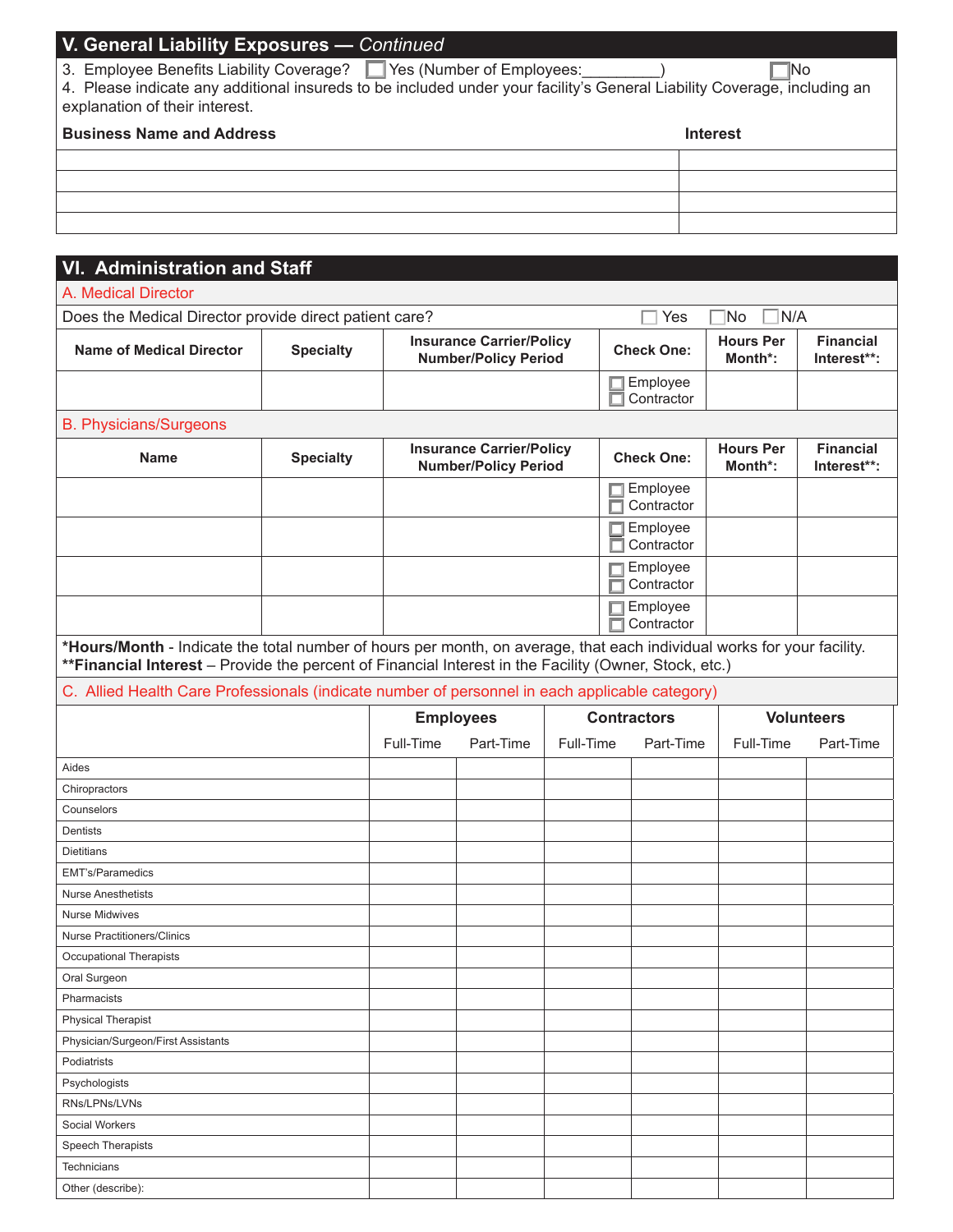| D. Insurance Requirements - Please explain any 'No' answers in the comments Section.                                                                                                                                                                                                                                                                                                                                                                                                      |                                                                                                          |  |  |  |  |  |
|-------------------------------------------------------------------------------------------------------------------------------------------------------------------------------------------------------------------------------------------------------------------------------------------------------------------------------------------------------------------------------------------------------------------------------------------------------------------------------------------|----------------------------------------------------------------------------------------------------------|--|--|--|--|--|
| Indicate if employed or contracted healthcare professionals carry professional liability insurance:<br>1.<br>a. Physicians or surgeons?<br>b. Oral surgeons, dentists, nurse anesthetists, nurse practitioners, physician assistants<br>and nurse midwives?<br>c. Allied health care professionals?                                                                                                                                                                                       | <b>NO</b><br><b>YES</b><br><b>YES</b><br><b>NO</b><br>YES $\Box$ NO                                      |  |  |  |  |  |
| Indicate the minimum professional liability insurance limits required for employed or contracted:<br>2.<br>a. Physicians or surgeons:<br>Each occurrence/\$<br>$\delta$<br>b. Oral surgeons, dentists, nurse anesthetists, nurse<br>Each occurrence/\$<br>practitioners, physician assistants, and nurse midwives:<br>c. Allied health care professionals:<br>Each occurrence/\$<br>\$<br>3. How often do you verify professional liability insurance limits?<br><b>Comments Section:</b> | Aggregate<br>Aggregate<br><b>Aggregate</b>                                                               |  |  |  |  |  |
|                                                                                                                                                                                                                                                                                                                                                                                                                                                                                           |                                                                                                          |  |  |  |  |  |
| E. Hiring/Screening/Training Procedures for Employees, Contractors, and Volunteers                                                                                                                                                                                                                                                                                                                                                                                                        |                                                                                                          |  |  |  |  |  |
| 1. Does screening/hiring procedures include the following:<br>a. Educational background<br>b. Previous employers/employment history<br>c. Personal references<br>d. Hospital privileges for physicians, oral surgeons, and dentists<br>How often do you update your list of specific privileges?                                                                                                                                                                                          | <b>YES</b><br><b>NO</b><br><b>YES</b><br><b>NO</b><br><b>YES</b><br><b>NO</b><br><b>YES</b><br><b>NO</b> |  |  |  |  |  |
| e. Pending license suspensions or revocations, or any pending disciplinary<br>actions by other facilities<br>f. Criminal background check:<br>$\Box$ State<br>$\Box$ Federal<br>$\Box$ None<br>$\Box$ County                                                                                                                                                                                                                                                                              | $\sqcup$ YES<br>$\Box$ NO                                                                                |  |  |  |  |  |
| g. Medical professional claims history<br>h. Drug/alcohol/abuse screening                                                                                                                                                                                                                                                                                                                                                                                                                 | <b>YFS</b><br>NΟ<br>YES<br>NΟ                                                                            |  |  |  |  |  |
| 2. If an individual has had a previous claim, license suspension, or revocation, how does that impact<br>your procedures for hiring that person? Are any additional criteria applied?                                                                                                                                                                                                                                                                                                     | <b>YES</b><br>NO.                                                                                        |  |  |  |  |  |
| 3. Are each of the above procedures followed and documented?<br>If no, please explain in the Comments Section.                                                                                                                                                                                                                                                                                                                                                                            | <b>YES</b><br>$\overline{\phantom{a}}$ NO                                                                |  |  |  |  |  |
| 4. What training is provided for new staff (e.g., aides, volunteers, technicians)?                                                                                                                                                                                                                                                                                                                                                                                                        | $\Box$ Yes $\Box$<br>$\sqcup$ NO                                                                         |  |  |  |  |  |
| 5. Are written job descriptions established for all employees and volunteers?                                                                                                                                                                                                                                                                                                                                                                                                             | $\square$ YES<br>$\square$ NO                                                                            |  |  |  |  |  |
| 6. Before staff can provide care, is a competency-based checklist used to assess and<br>document their skills?                                                                                                                                                                                                                                                                                                                                                                            | $\square$ YES $\square$ NO                                                                               |  |  |  |  |  |
| <b>Comments Section:</b>                                                                                                                                                                                                                                                                                                                                                                                                                                                                  |                                                                                                          |  |  |  |  |  |
|                                                                                                                                                                                                                                                                                                                                                                                                                                                                                           |                                                                                                          |  |  |  |  |  |
| <b>VII. Contractual Agreements</b>                                                                                                                                                                                                                                                                                                                                                                                                                                                        |                                                                                                          |  |  |  |  |  |
| 1. Does Legal Counsel review all contractual agreements?                                                                                                                                                                                                                                                                                                                                                                                                                                  | Yes<br>N <sub>o</sub>                                                                                    |  |  |  |  |  |

2. Have you agreed to hold harmless or indemnify others under contract?  $\hfill\Box$  Yes  $\hfill\Box$  Yes  $\hfill\Box$  No

3. Please describe any services provided to other entities:

4. Please describe any contracted services provided to you: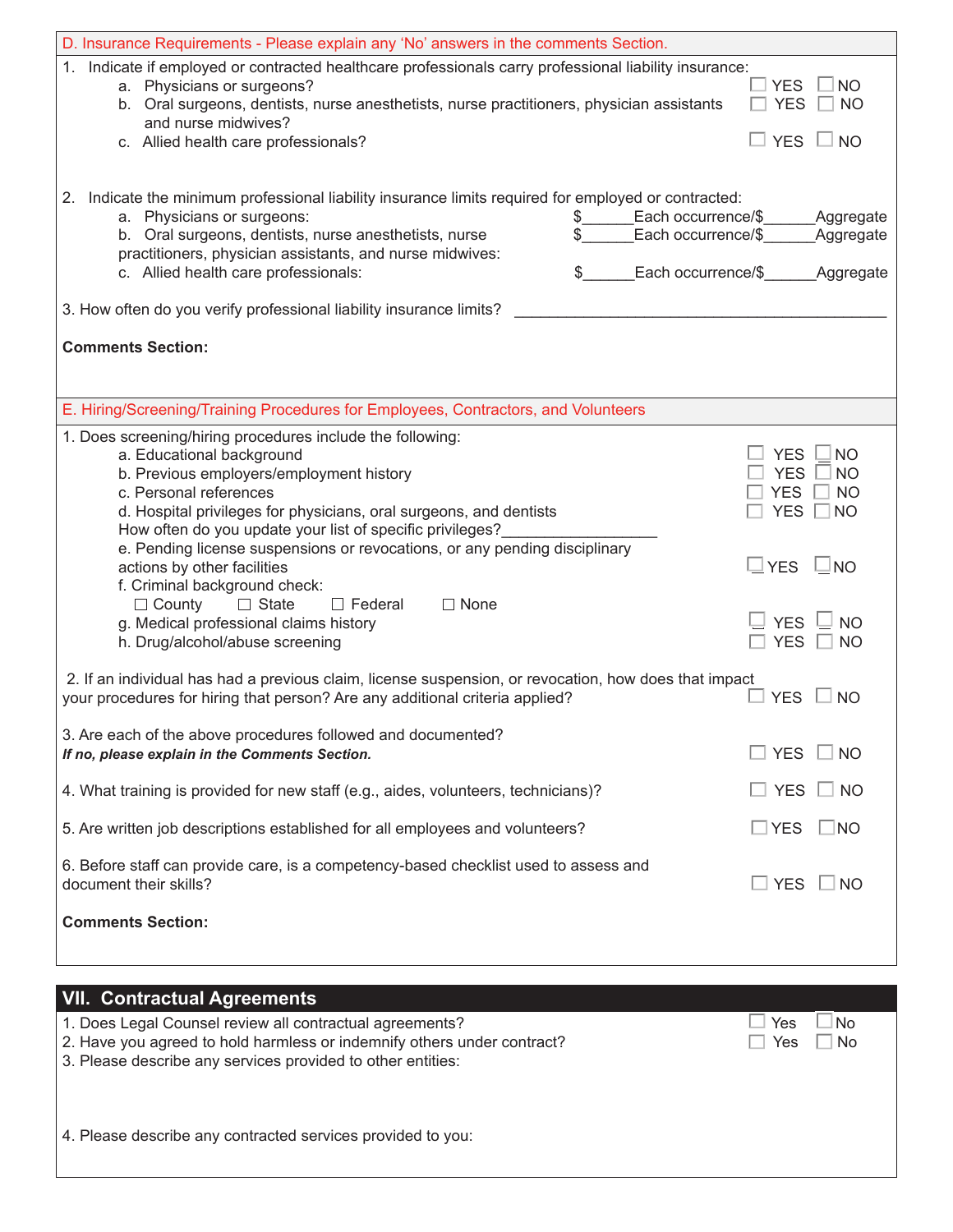| <b>VIII. Admission/Discharge Criteria</b><br>Please describe any 'No' answers in the Comments Section.                                                                                 |                                                      |
|----------------------------------------------------------------------------------------------------------------------------------------------------------------------------------------|------------------------------------------------------|
| 1. Is there an admission policy in place?<br>2. Is there a medical records policy in place?<br>3. Is there a discharge policy in place?<br>4. How long are medical records maintained? | Yes<br>No<br>Yes<br>No<br>Yes<br>No.<br>N/A<br>vears |
| <b>Comments Section:</b>                                                                                                                                                               |                                                      |
|                                                                                                                                                                                        |                                                      |
| IX. Risk Management/Quality Management                                                                                                                                                 |                                                      |
|                                                                                                                                                                                        |                                                      |
| 1. Is there a written, formalized Risk Management/Quality Management program?                                                                                                          | No<br>Yes                                            |
| 2. Does the governing body periodically review the program for effectiveness and approve<br>necessary changes?<br>3. Who coordinates your Risk Management program?                     | Yes<br>No                                            |
|                                                                                                                                                                                        |                                                      |
|                                                                                                                                                                                        |                                                      |
| 4. Is the Risk Manager accountable and solely responsible for Risk Management?                                                                                                         | Yes<br>No                                            |
| If no, describe other responsibilities:<br>5. Is the Risk Manager responsible for reviewing incident reports?                                                                          | Nο<br>Yes                                            |

| X. Policy and Loss Information                                                                                                                                                                                            |                                                                           |  |  |                                                                                                                                |  |                       |  |  |  |
|---------------------------------------------------------------------------------------------------------------------------------------------------------------------------------------------------------------------------|---------------------------------------------------------------------------|--|--|--------------------------------------------------------------------------------------------------------------------------------|--|-----------------------|--|--|--|
| A. Losses - Please include loss runs and attach a detailed explanation to any 'Yes' answers.                                                                                                                              |                                                                           |  |  |                                                                                                                                |  |                       |  |  |  |
| 1. Are you aware of any accident, circumstance, or loss that has occurred that might<br>Yes<br>give rise to a claim or suit in the future?<br>No.                                                                         |                                                                           |  |  |                                                                                                                                |  |                       |  |  |  |
| 2. Have you had any professional claims or suits made against your facility during the<br>Yes<br>No<br>last 5 years?<br>3. Have you or any of your staff been the subject of disciplinary or investigatory proceedings or |                                                                           |  |  |                                                                                                                                |  |                       |  |  |  |
|                                                                                                                                                                                                                           |                                                                           |  |  | reprimanded by a governmental or an administrative agency, hospital, or professional association? $\Box$                       |  | Yes<br>N <sub>0</sub> |  |  |  |
|                                                                                                                                                                                                                           | professional or general liability insurance?                              |  |  | 4. Has any insurance company ever canceled, non-renewed, or declined to accept your                                            |  | Yes<br><b>No</b>      |  |  |  |
| 5. Have you been the subject of any license suspension or revocation or been placed<br>Yes<br>No<br>under probation?                                                                                                      |                                                                           |  |  |                                                                                                                                |  |                       |  |  |  |
|                                                                                                                                                                                                                           |                                                                           |  |  | B. Provide the following information for Professional Liability Insurance for the current policy year and previous four years: |  |                       |  |  |  |
| <b>Policy Period</b>                                                                                                                                                                                                      | CM or OCC<br>Ded/SIR<br><b>Retro Date</b><br>Premium<br>Limits<br>Carrier |  |  |                                                                                                                                |  |                       |  |  |  |
|                                                                                                                                                                                                                           |                                                                           |  |  |                                                                                                                                |  |                       |  |  |  |
|                                                                                                                                                                                                                           |                                                                           |  |  |                                                                                                                                |  |                       |  |  |  |
|                                                                                                                                                                                                                           |                                                                           |  |  |                                                                                                                                |  |                       |  |  |  |
|                                                                                                                                                                                                                           |                                                                           |  |  |                                                                                                                                |  |                       |  |  |  |
|                                                                                                                                                                                                                           |                                                                           |  |  |                                                                                                                                |  |                       |  |  |  |

#### **PLEASE INCLUDE THE FOLLOWING INFORMATION:**

- COPY OF ALL MARKETING OR ADVERTISING BROCHURES USED BY FACILITY. 1.
- 2. LOSS HISTORY:
	- a. CURRENT EVALUATED LOSS RUNS FOR A <u>MINIMUM</u> OF THE PAST 5 YEARS, INCLUDING CURRENT YEAR
	- BREAKDOWN OF TOTAL INCURRED LOSSES (PAID AND OUTSTANDING FOR INDEMNITY AND EXPENSES) b.
- FULL DETAILS OF ALLEGATION ON ALL LOSSES PAID OR OUTSTANDING IN EXCESS OF \$50,000 c.
- CURRENT ACCREDITING AGENCY (JCAHO, AOA, CARF, ETC.) REPORT WITH RECOMMENDATIONS AND THE 3. FACILITY'S RESPONSE TO ANY CONTINGENCIES
- CURRENT AUDITED FINANCIAL STATEMENT 4.
- 5. RISK MANAGEMENT AND QUALITY IMPROVEMENT PLAN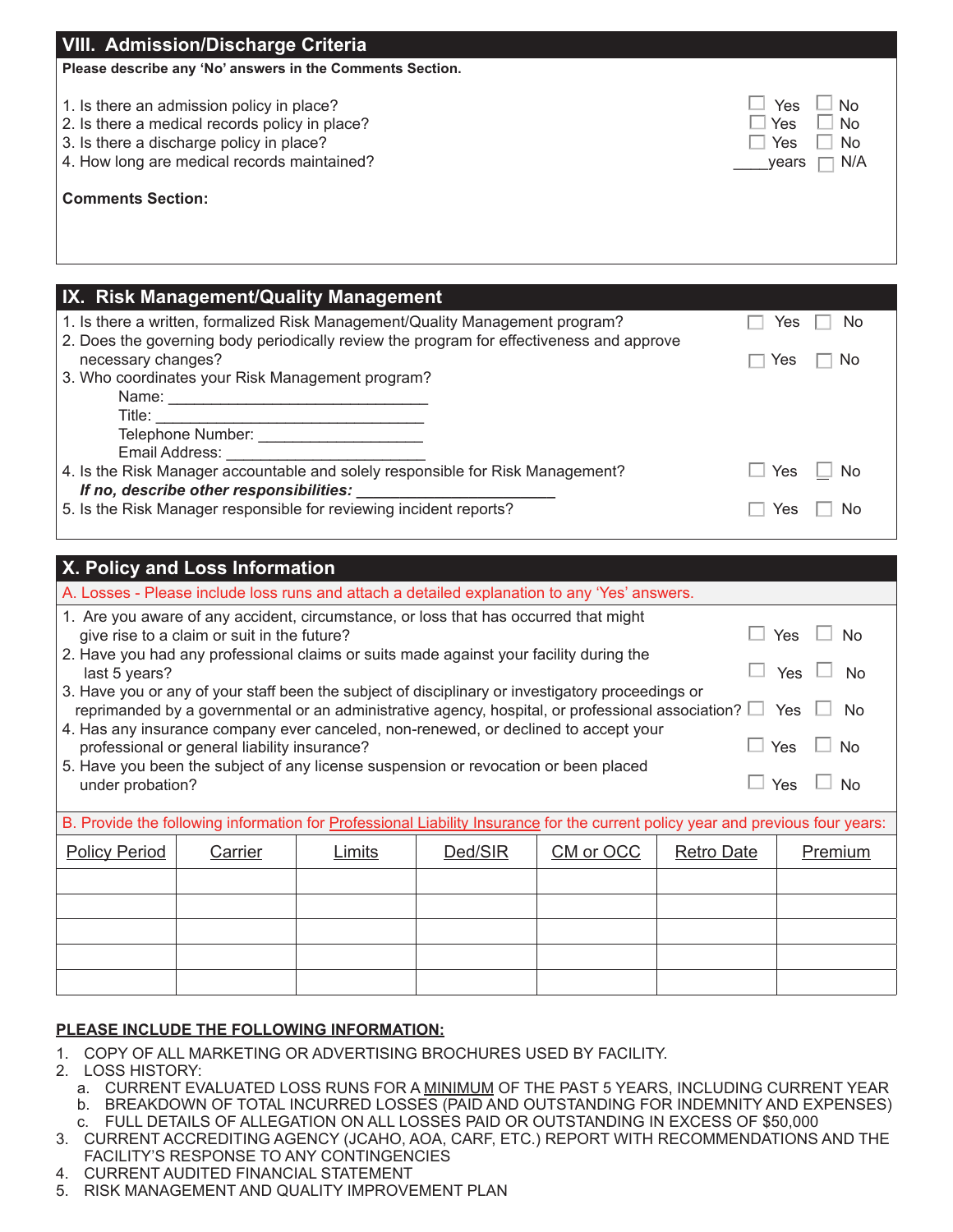### **XI. Notice to Applicant**

**XI. Notice to Applicant NOTICE:** ANY PERSON WHO, KNOWINGLY OR WITH INTENT TO DEFRAUD OR TO FACILITATE A FRAUD AGAINST ANY INSURANCE COMPANY OR OTHER PERSON, SUBMITS AN APPLICATION OR FILES A CLAIM FOR INSURANCE CONTAINING FALSE, DECEPTIVE, OR MISLEADING INFORMATION MAY BE GUILTY OF INSURANCE FRAUD.

NOTICE TO ARKANSAS, LOUISIANA, AND NEW MEXICO APPLICANTS: Any person who knowingly presents a false or fraudulent claim for payment of a loss or benefit, or knowingly presents false information in an application for insurance, is guilty of a crime and may be subject to fines and confinement in prison.

NOTICE TO COLORADO APPLICANTS: It is unlawful to knowingly provide false, incomplete, or misleading facts or information to an Insurance Company for the purpose of defrauding or attempting to defraud the Company. Penalties may include imprisonment, fines, denial of insurance, and civil damages. Any Insurance Company or agent of an Insurance Company who knowingly provides false, incomplete, or misleading facts or information to a policyholder or claimant for the purpose of defrauding or attempting to defraud the policyholder or claimant with regard to a settlement or award payable from insurance proceeds shall be reported to the Colorado Division of Insurance within the Department of Regulatory Agencies.

NOTICE TO DISTRICT OF COLUMBIA APPLICANTS: Warning, it is a crime to provide false or misleading information to an insurer for the purpose of defrauding the insurer or any other person. Penalties include imprisonment and/or fines. In addition, an insurer may deny insurance benefits if false information materially related to a claim was provided by the applicant. NOTICE TO FLORIDA APPLICANTS: Any person who knowingly and with intent to injure, defraud, or deceive any insurer files a statement of claim or an application containing any false, incomplete, or misleading information is guilty of a felony in the third degree.

NOTICE TO KENTUCKY APPLICANTS: Any person who knowingly and with the intent to defraud any Insurance Company or other person files an application for insurance containing any materially false information, or conceals for the purpose of misleading, information concerning any fact material thereto, commits a fraudulent insurance act, which is a crime.

NOTICE TO MAINE APPLICANTS: It is a crime to provide false, incomplete or misleading information to an Insurance Company for the purpose of defrauding the Company. Penalties may include imprisonment, fines or a denial of insurance benefits.

NOTICE TO NEW JERSEY APPLICANTS: Any person who includes any false or misleading information on an application for an insurance policy is subject to criminal and civil penalties.

NOTICE TO NEW YORK APPLICANTS: Any person who knowingly and with intent to defraud any Insurance Company or other person files an application for insurance or statement of claims containing any materially false information, or conceals for the purpose of misleading information concerning any fact material thereto, commits a fraudulent insurance act, which is a crime, and shall also be subject to a civil penalty not to exceed five thousand dollars and the stated value of the claim for each such violation.

NOTICE TO OHIO APPLICANTS: Any person who, with intent to defraud or knowing that he is facilitating a fraud against an insurer, submits an application or files a claim containing a false or deceptive statement is guilty of insurance fraud.

NOTICE TO OKLAHOMA APPLICANTS: WARNING: Any person who knowingly, and with intent to injure, defraud or deceive any insurer, makes any claim for the proceeds of an insurance policy containing any false, incomplete, or misleading information is guilty of a felony.

NOTICE TO PENNSYLVANIA APPLICANTS: Any person who knowingly and with the intent to defraud any Insurance Company or other person files an application for insurance or statement of claim containing any fact materially false information, or conceals for the purpose of misleading, information concerning any fact material thereto, commits a fraudulent insurance act, which is a crime and subjects such person to criminal and civil penalties.

NOTICE TO PUERTO RICO APPLICANTS: Any person who knowingly and with the intent to defraud, presents false information in an insurance request form, or who presents, helps, or has presented a fraudulent claim for the payment of a loss or other benefit, or presents more than one claim for the same damage or loss, will incur a felony, and upon conviction will be penalized for each violation with a fine of no less than five thousand dollars (\$5,000) no more than ten thousand dollars (\$10,000); or imprisonment for a fixed term of three , or both penalties. If aggravated circumstances prevail, the fixed established imprisonment may be increased to a maximum of five (5) years; if attenuating circumstances prevail, it may be reduced to a minimum of two (2) years.

NOTICE TO TENNESSEE & VIRGINIA APPLICANTS: It is a crime to knowingly provide false, incomplete or misleading information to an Insurance Company for the purpose of defrauding the Company. Penalties include imprisonment, fines, and denial of insurance benefits.

NOTICE TO WASHINGTON APPLICANTS: It is a crime to knowingly provide false, incomplete, or misleading information to an insurance company for the purpose of defrauding the company. Penalties include imprisonment, fines, and denial of insurance benefit.